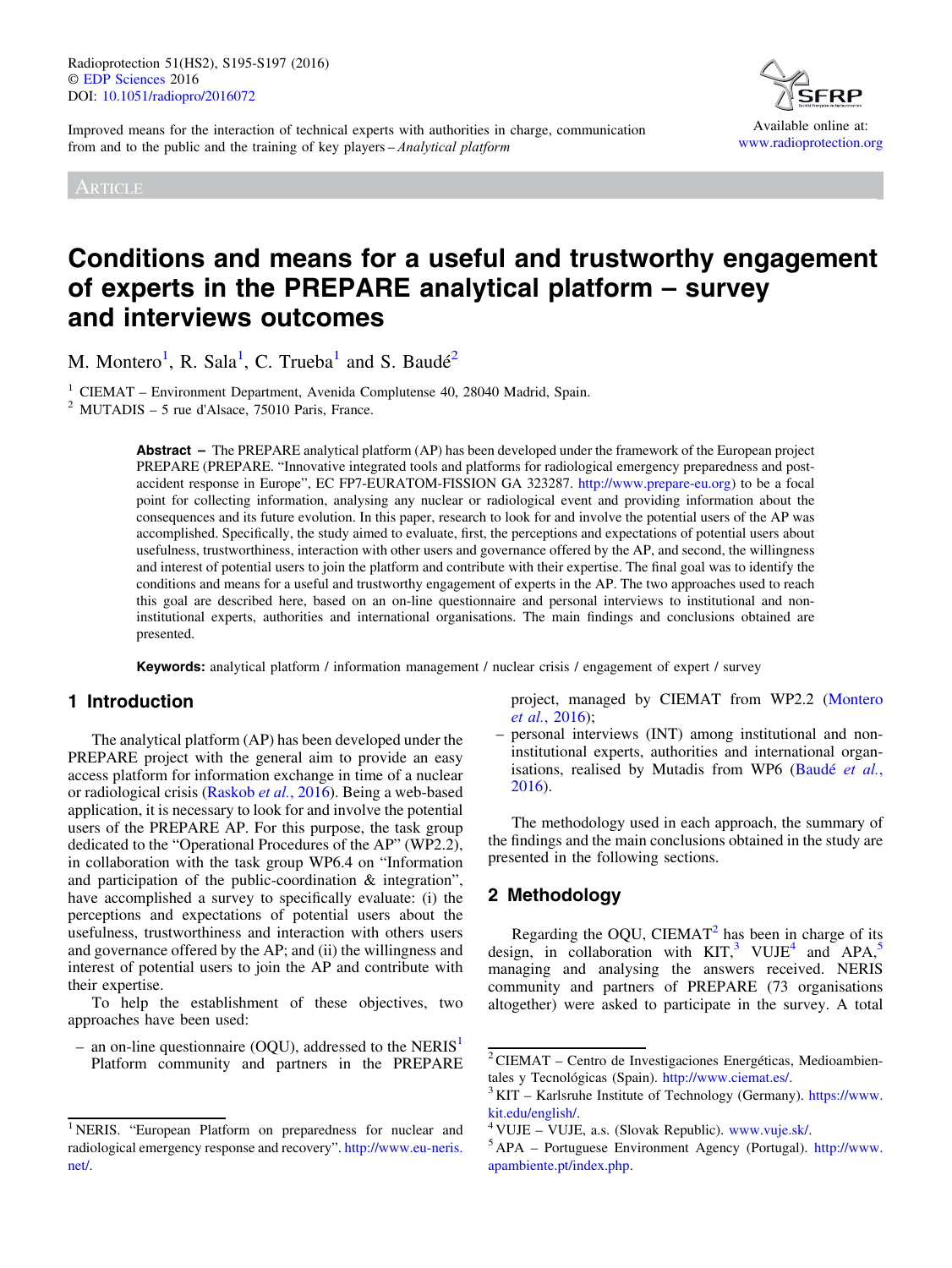of 34 responses were received with a response rate around 47%.

The final version of the OQU was composed of 19 questions grouped in seven subjects or categories of interest: 'Information and knowledge', 'Usefulness', 'Trustworthiness', 'Expectations', 'Interactions and information sharing', 'Interest in joining the AP' and 'Governance'. Each category had questions following different requirements: (i) rated on a scale of 1–5 based on the grade of agreement with the statement of the question; (ii) a single-select multiple choices or (iii) ranking the items. In addition, questions with openended text complemented these answers. From the replies obtained, the importance of the different statements proposed was evaluated, and the main findings regarding each subject was identified.

The INT had 13 questions open-ended, grouped in six categories: 'Level of information and awareness', 'Usefulness of the platform', 'Interest in joining the platform', 'Conditions for safe and reliable engagement into the platform', 'Conditions and means for trustworthy interactions between experts' and 'Management & governance'. A total of 12 interviews, including PREPARE members, institutional experts, regulators, NGO experts and international institutions  $(OECD-NEA, <sup>6</sup> ETSON, <sup>7</sup> HERCA<sup>8</sup>)$ , were obtained from 15 requests.

The main findings from the joint qualitative assessment of the results are shown as follows, grouped in six general topics.

### 3 Summary of?the main findings

## 3.1 Information and knowledge

Regarding this topic, in general the two approaches show the same trend. The results from the OCQ show that most of the NERIS Platform community and Partners in the PREPARE project were moderately informed on the AP (59% of replays from OQU). Most of interviewees outside this community were unaware of its existence. This misinformation could favour that the AP is perceived as duplicate of other tools sharing information.

#### 3.2 Usefulness of?the platform

It looked like that the AP is more useful for experts (50% respondents from OQU) and not for the public (12%). The INT revealed that the AP is more likely to be used by experts in the case of a more distant accident, or after the emergency phase. In both studies, the AP was recognised as very valuable to centralize the information, enhancing the collaboration and exchange between experts. It was stressed that the AP should not duplicate existing tools for international information sharing (e.g. the ECURIE European tool).

#### 3.3 Trustworthiness

The general perception of the OQU participants was that the AP is a more trustworthy tool for experts (47%) than for the general public (29%), based on items such as experts' participation; timely and reliable information and openness in discussion, including uncertainties. The respondents from INT highlighted the need of establishing clear terms of reference, the operation rules, the code of conduct and governance rules.

#### 3.4 Expectations, interactions and information sharing

The AP was expected, based on relies from the OQU, as a useful tool to collect and share information, exchange experience and interact with others in an open, easy and quick manner, stressing its building on internationally accepted operational structures. Regarding experts' interactions, the main debate from OQU was the use of conventional versus technological tools, with a clear tendency for the second option. Regarding the interactions with the public, the information should be understandable and clear including and explaining uncertainties. The respondents of the OQU declared to be willing (47%) or very willing (28%) to share information with the public.

The interviewees, on the other hand, were focussed on the type of information to be shared, demanding identification of the experts taking part in the AP, confidentiality and explicit rules for the operation. In the case of interaction with the public, it was highlighted that consensus and dissent should be made explicit with transparent and validated information.

## 3.5 Interest and relevant issues for joining the platform

Altogether, the interest in joining the AP relies primarily in meeting the expectations and wishes expressed previously, namely: (i) possibility of increasing knowledge, and easy, quick and reliable information sharing, (ii) opportunity to interact with other stakeholders, having access to simulation tools as well as to help and interact with others scientists. Most of the participants in OQU (78%) reported to be interested in joining the AP, due to "the use of the outcomes and the conditions for information dissemination". The INT replied on this topic mainly stressing that the engagement with the AP will depend on the range of actors involved and on the level of political support from governments, authorities and expert institutions.

#### 3.6 Governance

Two questions were addressed: Who should lead the AP and how decisions should be taken. Regarding the first question, the NERIS Platform would be the preferred body for the leadership of the platform (with  $72\%$  of the replies), followed by an international organisation (66%) and a national or private organisation (56%) in the third place. The preferred options to take decisions, were by consensus and/or by (operational) management board, followed by an operational/ chief executive officer.

<sup>6</sup> OECD-NEA – Nuclear Energy Agency under the Organisation for Economic Co-operation and Development. [https://www.oecd-nea.](http://www.oecd-nea.org/)

[org/.](http://https://www.oecd-nea.org/)<br><sup>7</sup> ETSON – The European Technical Safety Organisations Network.<br>http://www.etson.eu/Pages/Homepage.aspx.

 $8$  HERCA – Heads of the European Radilogical Protection Competent Authorities. <http://www.herca.org/index.asp>.